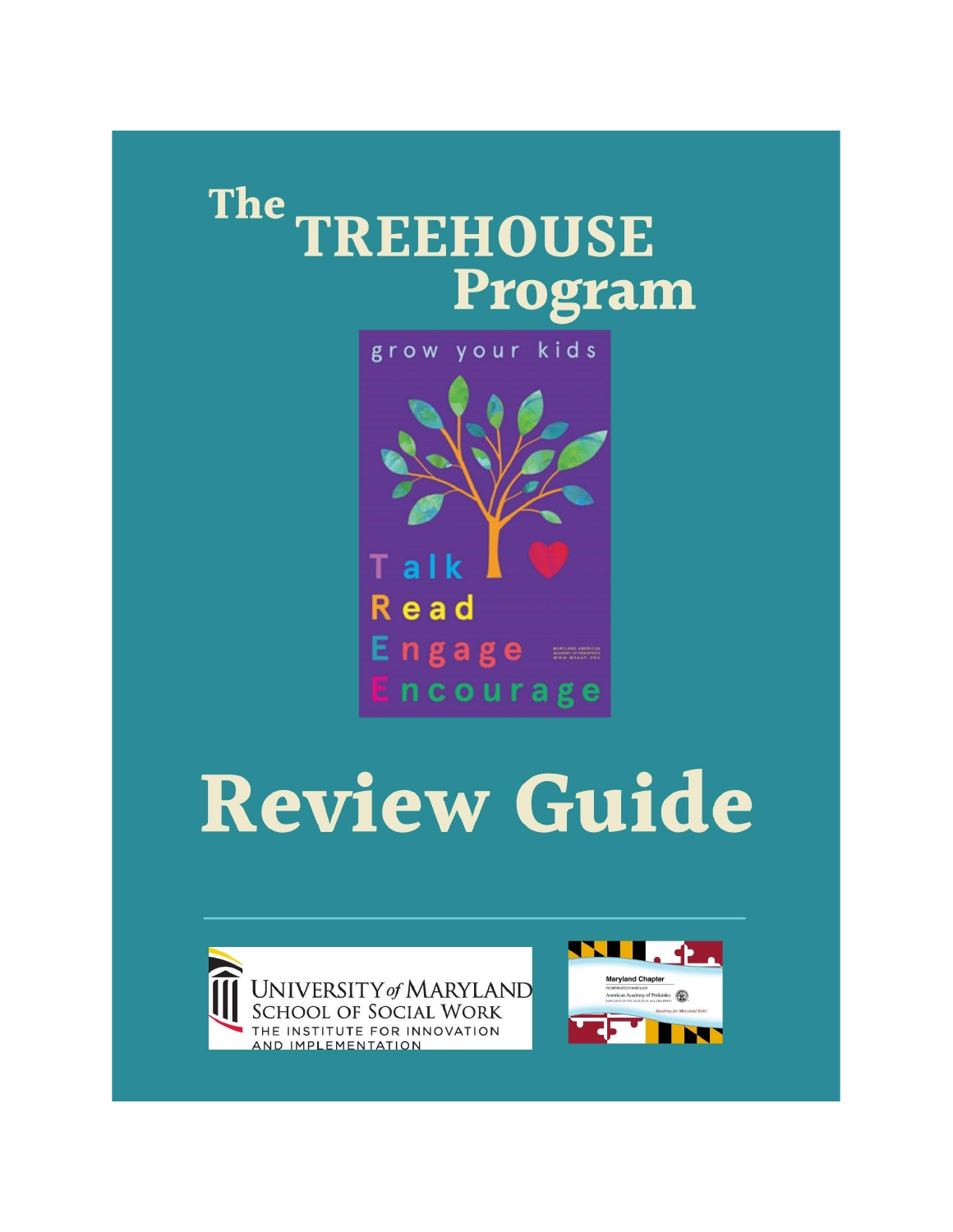### [QIDA Overview](#page-0-0)

[Data Entry](#page-3-0) [Analyzing Data](#page-5-0) [Reports](#page-6-0)

The Quality Improvement Data Aggregator (QIDA) is the online data repository for you to enter in the data from your developmental coaching sessions. This is a simplified review of how to enter data into QIDA.

The project can be accessed at **https://qidata.aap.org/Treehouse**

You will use your existing AAP ID/Email and Password to log-in. Please use a Chrome or Firefox browser to access this site and bookmark the webpage for quicker access during this project.

If you have any technical questions regarding the QIDA system, please select the **Contact Us/Help** button located on any of the QIDA site pages. If you have any project specific questions, please contact you're the TREEHOUSE project manager, Heather Whitty at [heather.whitty@ssw.umaryland.edu](file:///E:/Professional/AAP%20Poverty%20Task%20Force/Healthy%20Tomorrows/TREEHOUSE%20QUALITY%20IMPROVEMENT%20PROGRAM/TREEHOUSE%20MDAAP%20WEBSITE%20CONTENT/heather.whitty@ssw.umaryland.edu)

Thank you and welcome to the project!

1. Each QIDA project has its own URL or web address. When you access the project URL, you will first be sent to a log in page. Please enter your AAP id # and your password

| Welcome   qidata.aap.org<br>$\times$ $+$ |                                                                                                                                                                                                            |                   |
|------------------------------------------|------------------------------------------------------------------------------------------------------------------------------------------------------------------------------------------------------------|-------------------|
| $\leftarrow \rightarrow$                 | $C \bigcirc$ $\hat{C}$ a qidata.aap.org/equipp2/welcome?status=terms                                                                                                                                       |                   |
|                                          | 1. Apps by Suggested Sites ● Google W HTML td tag ★ Bookmarks ■ AAP.ORG \$ AAP Intranet ● Google \$ DOE Staff_Calendar ■ Email En Login   ADP Workfo ● APP Product Suite ● Welcome   qidata.a ■ ADP Time & |                   |
|                                          | $\overline{\phantom{a}}$<br><b>EDUA - EQIPP Courses Testing Data</b> Change v                                                                                                                              | <b>A</b> Debra Br |
|                                          |                                                                                                                                                                                                            |                   |
| for Home                                 |                                                                                                                                                                                                            |                   |
| <b>HAVE A QUESITON?</b>                  |                                                                                                                                                                                                            |                   |
| <b>⊠</b> Contact Us                      |                                                                                                                                                                                                            |                   |
|                                          | Please accept the project disclosure                                                                                                                                                                       |                   |
|                                          |                                                                                                                                                                                                            |                   |
|                                          | <b>Project Disclosure</b>                                                                                                                                                                                  |                   |
|                                          | $\equiv$   Insert Text<br>Accept                                                                                                                                                                           |                   |
|                                          |                                                                                                                                                                                                            |                   |

2. Before you can start entering data, you will want to review the Project Disclosure information and click the Accept button at the bottom of your screen. The system will not allow you to proceed further until you have accepted the Disclosure.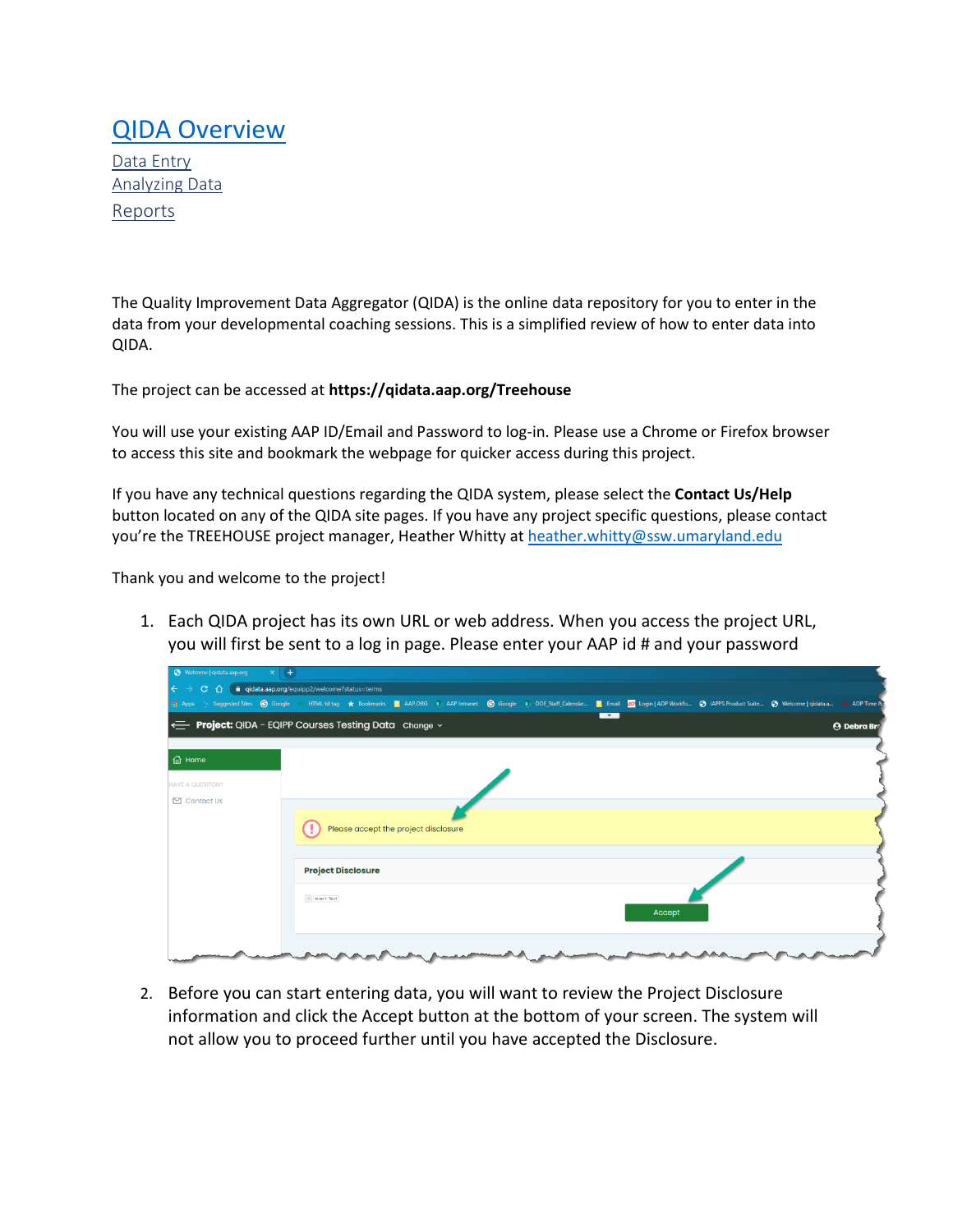

3. Once the Disclosure is accepted, you will be directed to the TREEHOUSE QIDA home page. Your home page will be formatted for your specific project and contains a general project overview, timelines and important dates. It may also have links to other related resources. On the left-hand side of the screen are several buttons: Project Home, Workspace and Reports. Each of these buttons allows you to navigate through QIDA.

| Project: Treehouse                                                                | a.                                                                     | The Workspace folder acts as a hub for any documents or<br>information that may be uploaded to be shared with you. |  |  |
|-----------------------------------------------------------------------------------|------------------------------------------------------------------------|--------------------------------------------------------------------------------------------------------------------|--|--|
| Project Home<br>fа                                                                |                                                                        |                                                                                                                    |  |  |
| Workspace                                                                         | b.<br>data.                                                            | The Reports button will help you generate reports of the                                                           |  |  |
| <b>Jul</b> Reports<br>ć                                                           |                                                                        |                                                                                                                    |  |  |
| HAVE A QUESITON?                                                                  | $C_{\cdot}$                                                            | Here is also the Contact Us button if you are experiencing                                                         |  |  |
| <b>⊠</b> Contact Us                                                               |                                                                        | any technical issues with the site or your account.                                                                |  |  |
| <b>UPCOMING EVENTS</b>                                                            |                                                                        |                                                                                                                    |  |  |
| View All Events                                                                   |                                                                        |                                                                                                                    |  |  |
| <b>Data Collection Tools</b><br>My Group<br><b>Treehouse QIDA Questions</b>       |                                                                        |                                                                                                                    |  |  |
| <b>Current Cycle</b>                                                              | <b>Last Activity</b>                                                   |                                                                                                                    |  |  |
| Cycle 2: Open<br>0 encounters entered<br><b>Analyze Data</b><br><b>Enter Data</b> | 11/5/2021 1:58 PM<br><b>Started Cycle 2</b>                            |                                                                                                                    |  |  |
|                                                                                   |                                                                        |                                                                                                                    |  |  |
|                                                                                   | Copyright © 2020. American Academy of Pediatrics. All rights reserved. | PediaLink   AAP.org   Privacy   Contact Us                                                                         |  |  |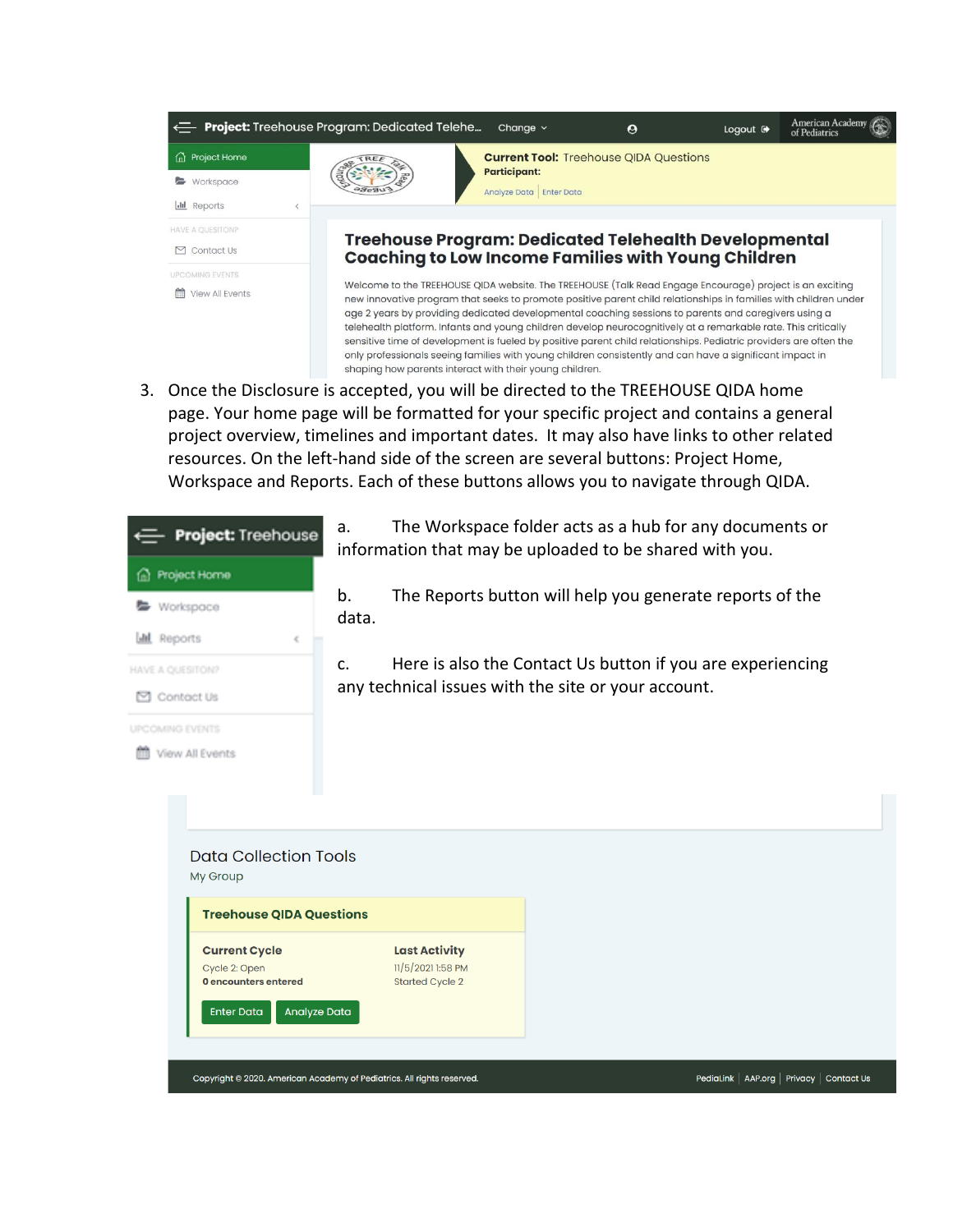|                                                                 | ← Project: Treehouse Program: Dedicated Telehealth Developmental  change v<br>$\boldsymbol{\Theta}$                      | American Academy<br>Logout $\mathbf{\Theta}$<br>of Pediatrics |  |
|-----------------------------------------------------------------|--------------------------------------------------------------------------------------------------------------------------|---------------------------------------------------------------|--|
| fm Project Home<br><b>Norkspace</b><br><b>III</b> Reports<br>k. | <b>Current Tool: Treehouse QIDA Questions</b><br>TREE<br><b>Participant:</b><br>Analyze Data   Enter Data                |                                                               |  |
| <b>HAVE A QUESITON?</b><br>$\boxdot$ Contact Us                 | <b>Enter Data</b>                                                                                                        |                                                               |  |
| <b>UPCOMING EVENTS</b><br>雦<br>View All Events                  | Cycle 2<br>Change Cycle *                                                                                                | Annotate Cycle<br>Close Cycle                                 |  |
|                                                                 | <b>Status</b><br><b>Encounters Entered</b><br><b>Started</b><br>11/5/2021<br>$\mathbf 0$<br>Open<br>Chart #<br>$\ddot{}$ |                                                               |  |

- 4. The bottom half of the Home Page allows you to access the data collection tools. There may be several cycles, or cohorts, in which you can enter data. Each box highlights the cycle number currently being worked on as well as the number of charts that have been entered for that specific data collection tool.
	- a. In the example below, we are currently on Cycle 2 and there have been 0 encounters entered, meaning there is currently no data.

#### <span id="page-3-0"></span>Data Entry

- 5. To enter data into the collection tool, simply click on the green Enter Data button. Providers will need to enter the data from their EMR after the 1st developmental coaching visit (9 mo.) and then after the 2nd developmental coaching visit (15 mo.).
	- a. You can also click Enter Data at the top of the page in the yellow box on the previous screenshot.
- 6. Here is the top of the page of the Data Collection Tool. There is a box identifying the name of the Data Collection Tool (Treehouse QIDA Questions), the user's name (your name will appear there), as well as links to allow the user to go to the analyze data page.
- 7. The next box alerts the user of the cycle number, the number of charts that have already been entered for the data cycle and the data collection tool questions.
	- a. Every user can open a new Chart tab and enter information. The user can switch between each of the chart tabs while the Cycle is open.
		- i. You will create a new chart for each patient visit (9 month & 15 month).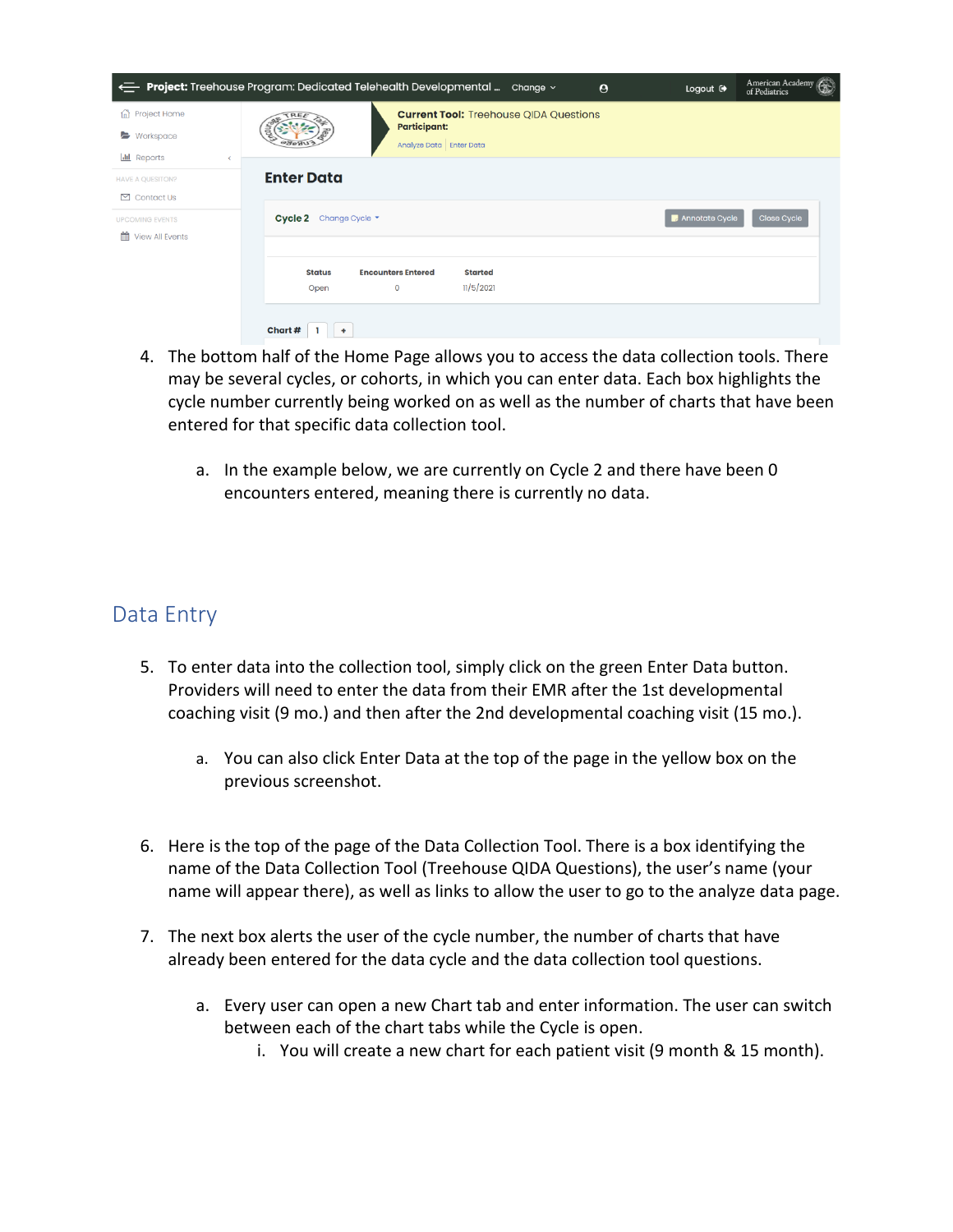- b. In general, the person entering data for the practice or group can manually close and open a cycle. If a cycle needs to be re-opened for any reason, project leadership and/or the project manager can reopen any cycle.
- 8. Here is a snapshot of a data collection tool. You can open a new Chart and begin entering data for each respective question per patient. In this example, there was no other data already entered for cycle 2, so we do not need to open a new Chart. Once you've entered all of your data, you can hit the green Submit button at the end of the page.

| Chart #<br>$\mathbf{2}$<br>÷                                             |                       |
|--------------------------------------------------------------------------|-----------------------|
| Completed: 11/5/2021 2:08 PM                                             | Edit<br><b>Delete</b> |
| Questions Skipped Based on Selection                                     |                       |
| Please enter the patient's date of birth (MM/DD/YYYY):<br>1.             |                       |
| Date of Birth  11/05/2021<br>$\odot$                                     |                       |
| What was the developmental coaching appointment date (MM/DD/YYYY):<br>2. |                       |
| $\odot$<br>Date 11/05/2021                                               |                       |
| 3. Is the patient a current Medicaid recipient?                          |                       |
| $\circ$ No                                                               |                       |
| ◎ Yes                                                                    |                       |

9. After you've submitted your data, you will see now see your newly entered data as a Chart number on the Enter Data page. You can click the Edit button if you need to make

| Chart #                                                                  |
|--------------------------------------------------------------------------|
| Questions Skipped Based on Selection                                     |
| 1. Please enter the patient's date of birth (MM/DD/YYYY):                |
| $\circ$ Date of Birth                                                    |
| What was the developmental coaching appointment date (MM/DD/YYYY):<br>2. |
| $\circ$ Date                                                             |
| 3. Is the patient a current Medicaid recipient?                          |
| $\circ$ No                                                               |
| $\circ$ Yes                                                              |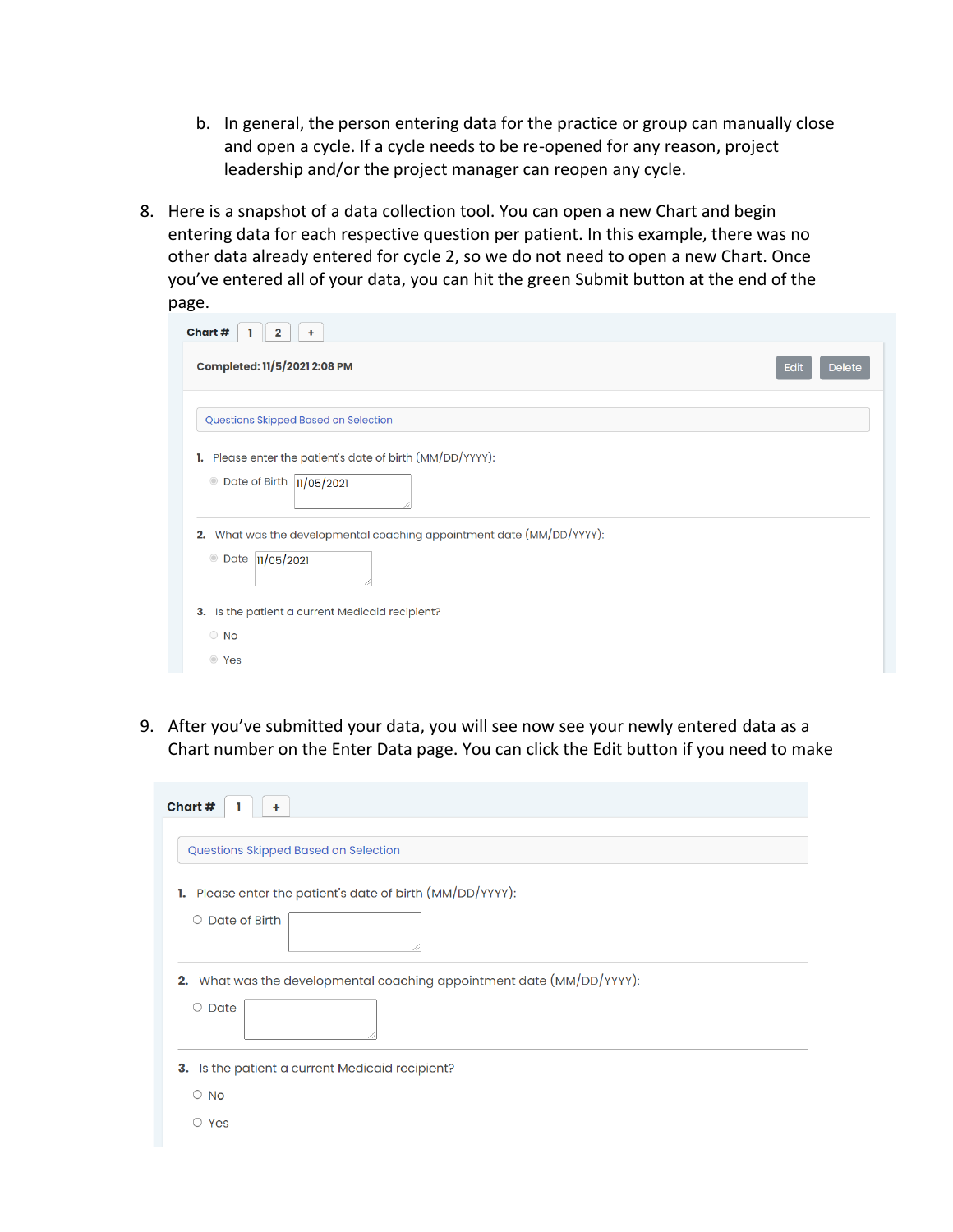any corrections or the Delete button if you need to erase the entry. There is also a 'Questions Skipped Based on Selection' button which will show you which questions were skipped based on your responses.

#### <span id="page-5-0"></span>Analyze Data

10. If you click the Analyze Data button at the top of the age in the yellow box, you can look at real time run reports and data comparisons. Please note, the current cycle must be closed before data will be included in the real time run reports. In our example, Cycle 2 is currently active, but Cycle 1 was already closed. So, we can Analyze data for Cycle 1.

| Analyze Data                                                                    |                 |       |                    |
|---------------------------------------------------------------------------------|-----------------|-------|--------------------|
| <b>Cycle 1</b>                                                                  |                 |       |                    |
| <b>Measure</b>                                                                  | <b>My Score</b> | Goal  | <b>Quality Gap</b> |
| Introductory Questions: % of Developmental Coaching Skills endorsed as "YES"    | 100.0%          | 95.0% | $-$                |
| <b>Introduction: Questions about Child Development</b>                          | 93.3%           | N/A   | N/A                |
| Introduction: Fun Things Enjoyed with Child                                     |                 | N/A   | N/A                |
| Talking and Communication: % of Developmental Coaching Skills Endorsed as "YES" |                 | N/A   | N/A                |
| Reading: % of Developmental Coaching Skills endorsed as "YES"                   |                 | 95.0% | 1.7%               |
| Motor Skills:# of Developmental Coaching Skills Endorsed as "Yes"               |                 | 95.0% | 1.7%               |
| Play: # of Developmental Coaching Skills Endorsed as "YES"                      | 93.3%           | 95.0% | 1.7%               |
| Social-Emotional: # of Developmental Coaching Skills Endorsed                   | 93.3%           | 95.0% | 1.7%               |

11. Here we can see which Cycle for which we are analyzing data, as well as a percentage score for ten measures being analyzed across all 34 questions of the data collection tool. The My Score column shows the score for all the raw data in the cycle. The Goal column shows the set percentage goal that the project aims to meet for each measure, though not all measures will have a set Goal score. The Quality Gap column shows the difference between the first two columns.